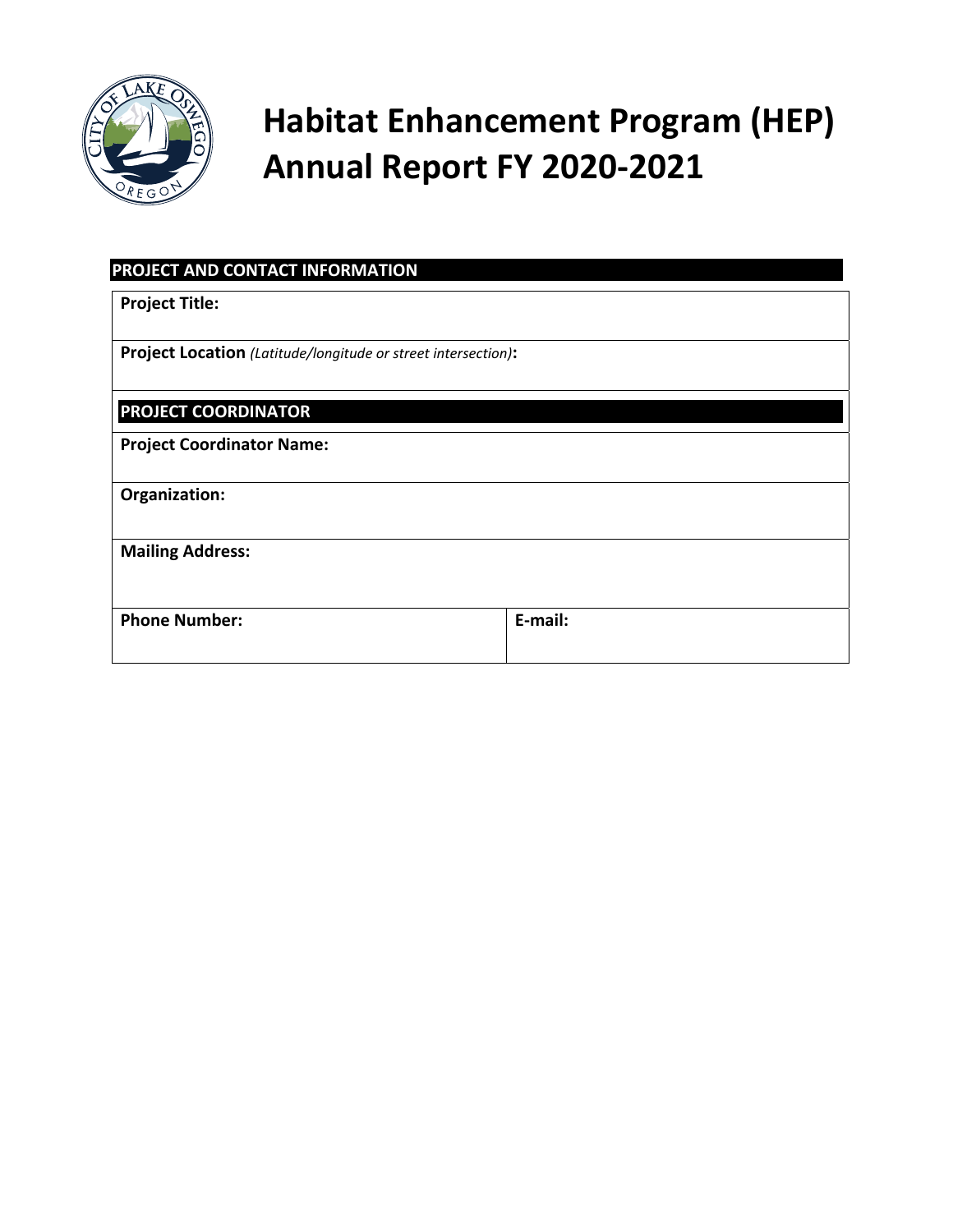

# **Habitat Enhancement Program (HEP) Annual Report FY 2020‐2021**

### **SECTION 1: PHOTO POINT MONITORING & IMPLEMENTATION PROGRESS**

**Provide clear "before" and "after" photographs, taken from the same location and using the same lens and zoom, to show change of the project area. Having a sign with plot numbers and the date visible in photographs works well for photographic monitoring. Interim photo points may also be included. The link below provides a guide for photo point monitoring.**  https://digital.osl.state.or.us/islandora/object/osl%3A16450/datastream/OBJ/view

- **1. Provide photos of successful progress of native species survival and monitoring activities:**
- **2. Briefly describe completed activities and maintenance performed for the project:**
- **3. List the number of plants and species:**  (Use of biodegradable tape make it easier to find and count surviving plants.)
- **4. What percentage of the project area have invasive plants been removed?**
- **5. List the types and amount of herbicide used, target plant species, and how the amount of herbicide was minimized:**
- **6. Describe how your project has improved riparian habitat. Give approximate feet of riparian buffer restored.**
- **7. Describe how your project has increased short‐term shade and promoted long term shade:**